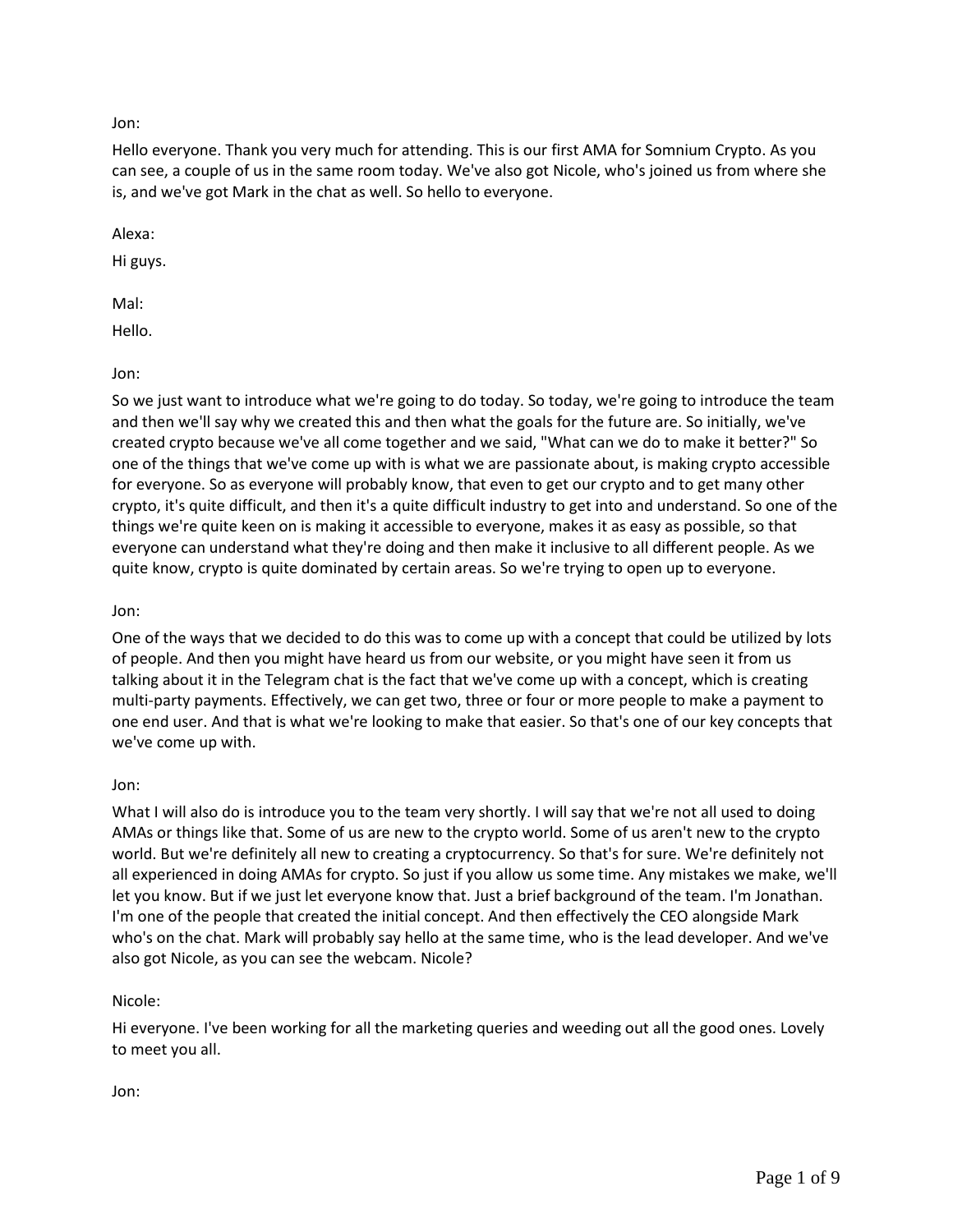### And we've got Alexa.

## Alexa:

Hi guys. I am the Head of Strategy. I guess my focus has been working closely with Nicole. We're hoping in the next three months to get our platform up and running, and then we're really going to be pushing the Somnium name and getting hype and excitement about Somnium because we truly believe in it and we're going to get it out on so many different platforms. But nice to meet you all. Excited to be part of the team.

## Mal:

Everyone, I'm Mal. So I'm Head of Operations. I've been doing a couple things in the background, vetting some of the partners that we want to work with going forward. We want to make sure we're partnering with people who have the same values as we do. We know there's a lot of scams out there, so we really need to make sure we're partnering with the right people. Also, working on some things internally with the team, making sure our process is in place to help us all work together efficiently towards same goals. So a lot of that happening in the background as well, working with Lex and Nicole and Jon and Mark all together to really accomplish that.

### Jon:

I just will be reading some stuff out. So forgive me if I'm not looking directly at the camera, but don't want to make too many mistakes. So just want to say that as our goals have been, so we are looking to make crypto as accessible to everyone as possible. And you're probably aware of things like [inaudible 00:10:09] and stuff like that. So one of the things that we're mainly trying to do is make ourselves as open as possible. So as you clearly see that we are here, so you can see that we're real people. We are based in the UK, not all from London, we're currently in London in the same place. Nicole is outside of London and so is Mark. But everything we can do, if you join the Telegram chat, you can see that we're always looking to answer questions and we'll try and answer any questions today.

## Jon:

One of our things is our concept, obviously. So if I just briefly talk about our concept. So the concept is multi-party payments. So what we are doing is looking at a way that we can make crypto more accessible. We decided to choose one particular product and platform. So rather than just try and create a platform that's for everything, as you can see, we've created like a niche use case. So we've created our use case, which is multiple people trying to buy things or get something, but teaming up together. So effectively, you might use apps on your phone if you pay bills if you go out. So we're trying to do similar to that, but with cryptocurrency. We do feel we're kind of unique and the fact that we're trying to make it very accessible will make us even more so unique.

### Jon:

We've chosen the Binance SmartChain initially because of the lower fees. So effectively when you do your transactions, you have to pay a fee. And then that goes to Binance for utilizing their SmartChain. So we could have used the Ethereum platform, but as some of you may know, they charge higher fees. But in the future, we can use that platform.

### Jon: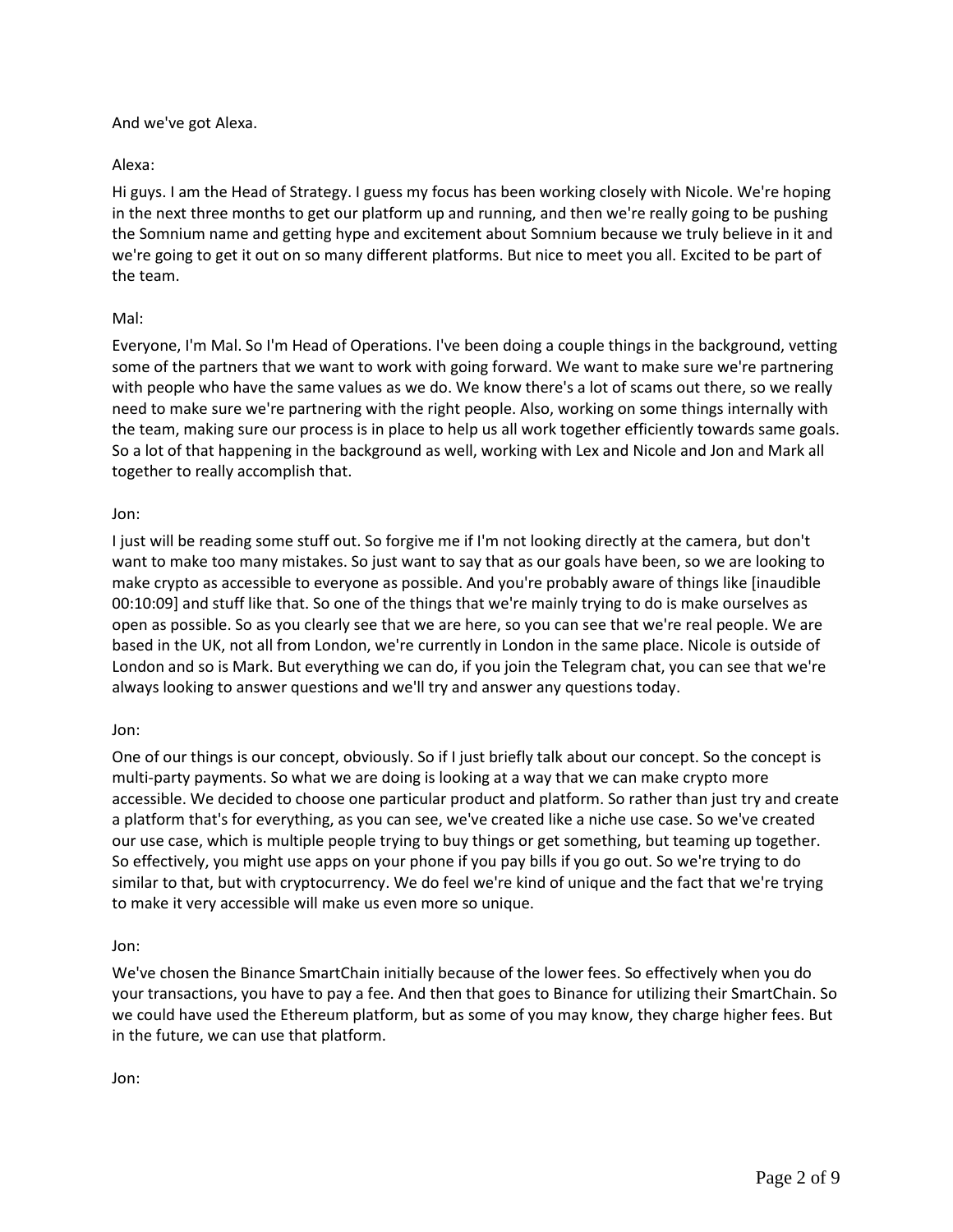How we are looking to potentially how we could make money from this. We haven't completely decided this, but the plan is that we take a small transaction fee ourself similar to the current fee that you'll see from the Binance Smart Network when you do your transactions. We're also looking to do a small fee that would also go into the crypto. So effectively say the fee was like one pound or \$1 or whatever currency that you use. So half of that would go to ourselves as a team and then half of that would go to the actual Somnium into a contract in a wallet there. So that's what we're looking to do. We are going for the beta phase now. So we're just proving that we can do that. And we're just speaking to one of the lawyers that we contact just to make sure that's acceptable. Because one of the key things is we are a utility token, not a security token. So that's one of the key things that we're trying to show as there's quite a difference between security tokens and utility tokens. This is our core utility.

### Jon:

In the future, what we can do is make out app as a mobile app. Initially, what we'd be looking to do is, as you can see, you might have seen from the videos that we've put out just a bit of fun videos, but they show you that you can see the status of the multi party payments. Say that us three here are all paying together. Potentially the app could show that these two have paid and then the app would actually show that they both paid. So the app wouldn't necessarily be used initially for payment, but it'll be used to show progress of the payment. But they're just some of the ways that we can change. We've also looked into how we can do scheduled payments and recurring payments. So you could just set it up in the background and let it make the transaction for you. But that's something that we can bring out going forward.

### Jon:

So our main focus is on the beta platform, which we're looking to launch shortly to a closed beta platform. So some tried and tested users that we're happy to share it out with so they can just test it and find out any issues that we haven't that we have with it.

### Jon:

So that's our main initial goal. So one of the things that people we've often get questions asked about, which is completely fair is around that we haven't done loads of marketing and that's true that we haven't. What we didn't want to do is put ourself under lots of pressure initially by doing lots of marketing and then haven't yet released something. So we appreciate everyone that's already got on board. Really good. So many people have been so kind, offered lots of different advice, which has been excellent. So that's what we've initially done. So we're effectively starting slow.

### Jon:

One of the other things by starting slow is that you just build a bit more trust. There's a lot of, as you might have heard, of pump-and-dump schemes where people put in lots of marketing initially, people make the token price go up sufficiently and then they'll take out their money and then they'll give up on it. So what we're trying to show is by taking this slower pace that you can see that we are here for a longer term, and then we're not here for a fly by night. One term is where we'll be here and then go tomorrow. So you can see that we're looking to do this long term.

### Jon:

So there's lots of different other options that we can do with the platform the we've created. Like I said, we can link it with different networks. So we could use it with the Ethereum network, with lots of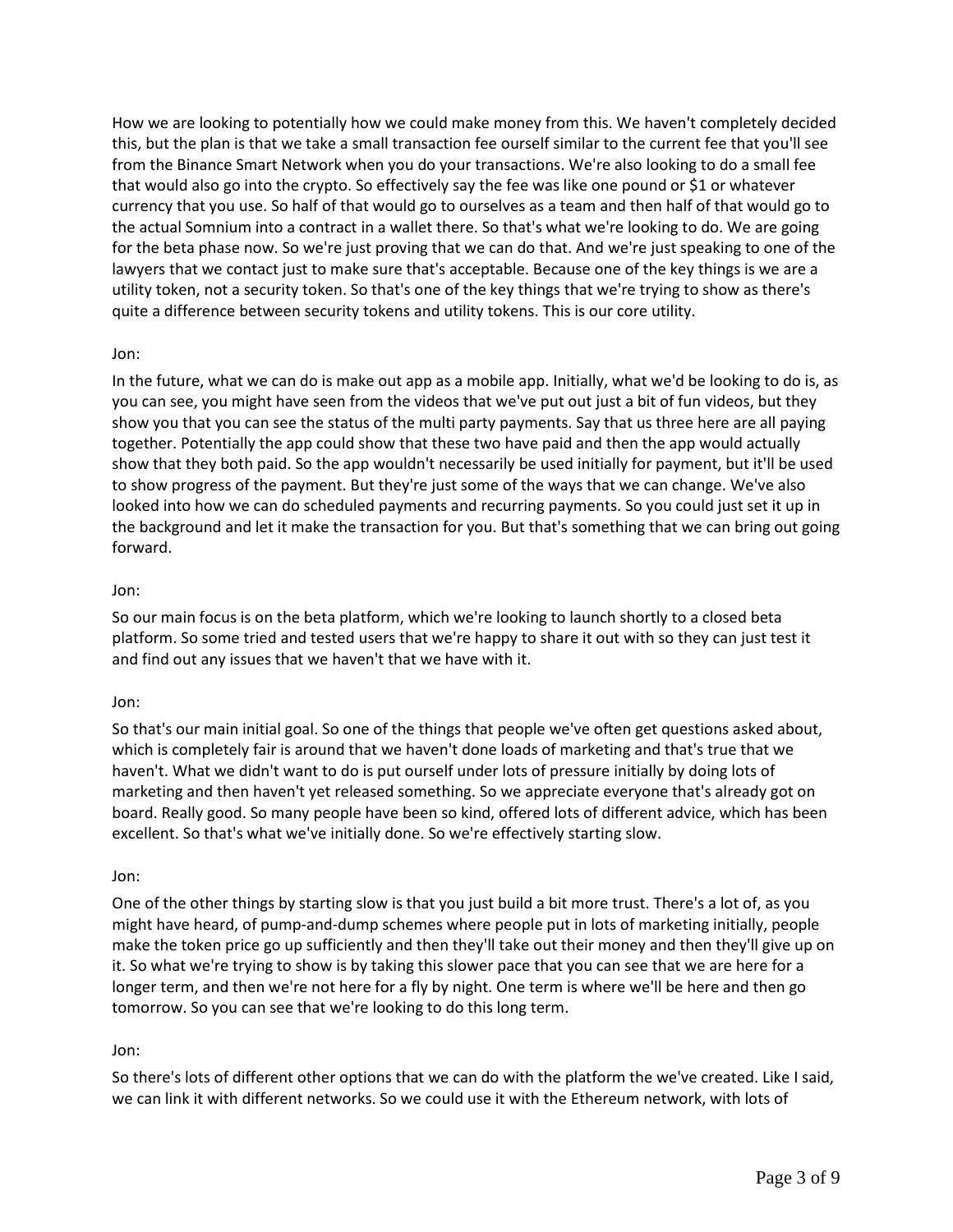different cryptocurrencies. Mal's talking to a couple of different people that we can look to link in with. So they could use our platform, could effectively be put into their platform, but that's for the future. But they are some of the things that we're looking to do.

## Jon:

Again with marketing, Nicole's had thousands of messages from Telegram. We didn't quite expect such an impact from Telegram that we've seen. So not necessarily the Telegram group that we have, but there's lots of people that have seen that we're admins in the Telegram group and have messages, loads of different opportunities. Sometimes, unfortunately not good opportunities. So Alexa, Mal, and Nicole have been here for a lot of those just to see what are good options and what aren't. So there's been loads of those. So yeah.

## Jon:

Just going on from that, we've had many offers that we've discounted. It's been mentioned in the chat that we don't want to do things where we're going to get people being in it for a short term. So there's lots of strategies you can do, which is like Telegram shilling or Twitter publishing where you just shill loads on Twitter. We initially looked at that thinking that would be a good idea, but then we found out it's quite poor value for money and it doesn't always get the right kind of person that's looking to be a part of what we're trying to do. So it won't necessarily help. It might just cause sudden price increases and then sudden price drops, and that's not necessarily what we're looking to do. So we are looking at better different opportunities. So we can look for that.

## Jon:

What we're going to do is once we get to the stage of releasing a beta, we're confident we've got more closer timescales to it, we'll be looking to do press releases and more targeted marketing to better areas. Alexa's been looking at different methods and different routes that we can use. So some of the things we'd be looking is we can obviously advertise more reputable websites like BscScan, Watcher Guru, but we're also looking to do press releases and then on different sites. So yeah.

## Alexa:

And depending on how successful those go, then we'll obviously look at other sites, but we're thinking of starting there. I think additionally, we've been talking about having potentially using TikTok as a platform and creating bite sized videos, outlining crypto, as well as Som and using that as a way to really push our brand and to use it as a marketing channel. So from there, we're hoping that because this industry is largely male dominated, we could use the female exec, the staff of Somnium and use this as a tool to really express that crypto is open for everyone and it's a great way to spread the word to other women out there.

### Jon:

Yeah. That's the key for what we're trying to do is make it accessible for everyone. As you might have seen, there's definitely stats around women in crypto being around 10, 15%, which is quite a low number. So clearly there's some barriers that can be overcome there. We're not necessarily just trying to get people to use our platform because of that. We're trying to educate as well as show off our platform. So those two different things there. So our motivation isn't purely about using our platform. It's also about that as well. Mal's just coughing.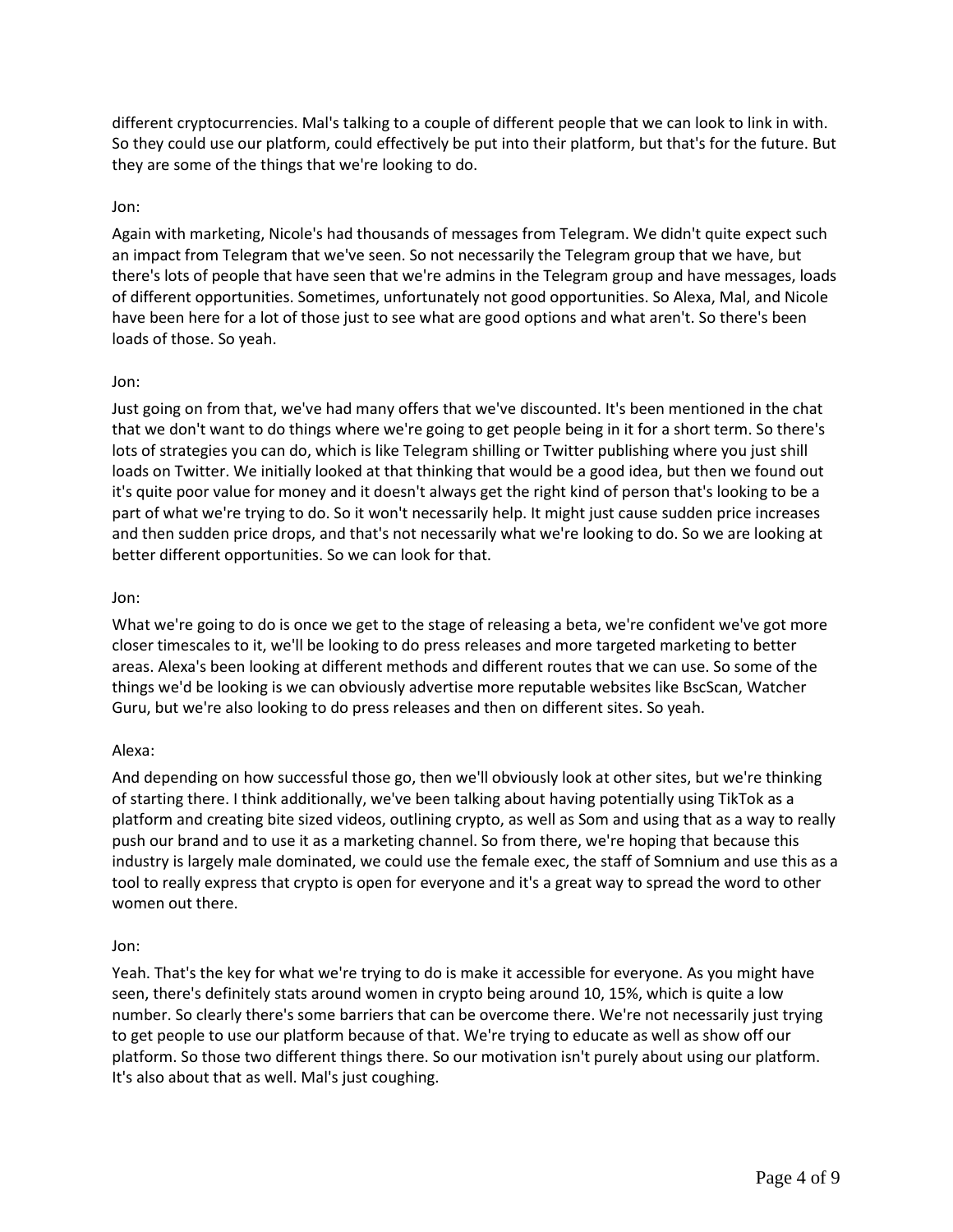Mal:

I'm sorry. ۞

# Jon:

We know it's not COVID as she's been tested, so it's all fine. But yeah, they're the third main thing. So one of the other things we're looking to do, which I messaged about in the Telegram group, which is looking to do referral URLs. So as you can see that we are doing... Offer effectively a very small transaction fee, that some would go to us, some of it go to the Somnium wallet or one of the wallets in Somnium And then what we could do with that is actually, if someone was to use one of your referral URLs, then you could take some of that transaction fee. Initially, obviously that's going to be... Because we're trying to charge low transaction fees. It'd be quite a small fee, but they would all add up in the end hopefully. So that would just help expand that out a bit wider.

## Jon:

Yeah. That's pretty much what we're looking to do. So there's a bit about the platform. I haven't spoken loads about the platform, but there'll be more coming, more videos. As you might have seen from our strategy, we've taken a bit of a, not tongue in cheek, but we try to be quite fun in our approach. There's a lot of serious cryptocurrency websites and platform where they talk about lots of things and then they're not necessary as easy to understand. So we're trying to be a bit more easy to understand, as I said, more accessible and obviously come up with our plan, which is our actual utility, which is to make multi-party payments. So that's where we are with that. Mal, do you have anything else?

Mal:

[crosstalk 00:20:07] question.

Jon:

Would you have anything else to add? Sorry.

Mal:

[inaudible 00:20:16]. No questions.

## Alexa:

I guess we'll just open up. If anybody has any ideas, we're open to suggestions. Yeah. Really, if there's anything that you'd want to add that you want to see from Somnium, just let us know. We're open to it.

## Jon:

Yeah. So I've always said, what we've been looking to do is like... So some of us are new into crypto, some of us aren't and that's intentional. So people that are less new in our team can be taken on the journey over how it works and then what you need to understand. So we're definitely open to any tips and advice, especially in regards to marketing. So that's the area which is going to be very key. We're aware of that. Marketing is quite key in crypto. As I said, we're going to look to build on that as we go forward.

Jon: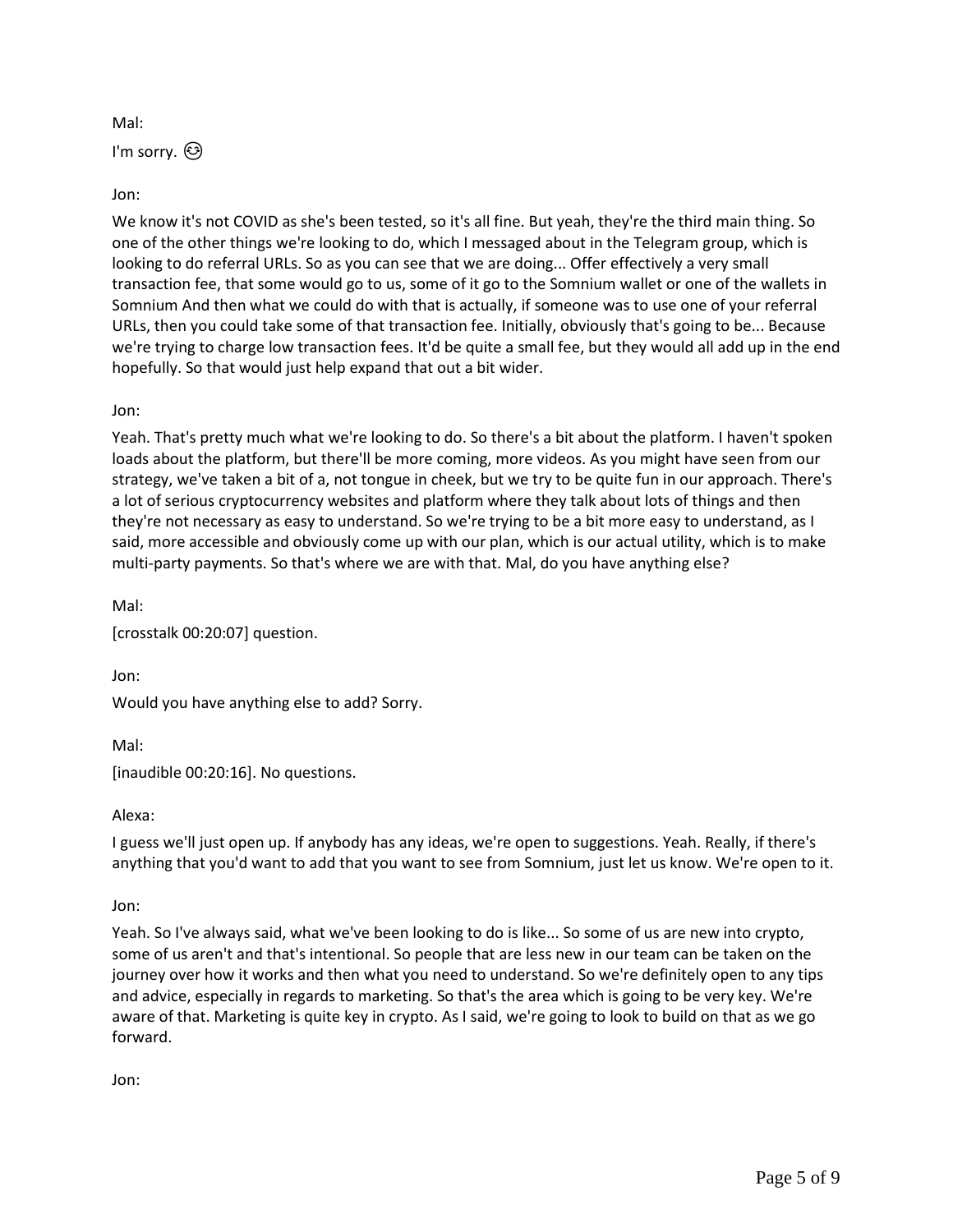But yeah. So anyone that's got any information about that, then we're happy to take that on board. Nicole is always available for any messages on Telegram. That's probably the best way of getting communicated with us. And we're always looking to that help or take advice in those kind of areas.

### Jon:

So one of the questions that we have got is the kind of sites that we'll be looking to use. For our press releases. So some of the sites we'll be looking at. So there's almost like an online ad agency called Coinzilla. They verify coins before they'll let you use the platform. We're going to actually look to use them for some of the block sites that we use. There's one site called beincrypto.com, which you can purchase news articles via Coinzilla. So that's one of the things we're definitely looking to do. We'd rather do that, go through like a middle man rather than just pay people directly because there's a lot of people out there that have looked at scams unfortunately, which is one of the things we're looking to educate people about so they don't get scammed. That's what we're trying to do.

### Jon:

So everything we're trying to do, we're trying to verify first because the amount of messages we get, which unfortunately turn out to be scams rather than real. There's a lot of people that want for us to pay them money. It turns out not to be what we're looking for. So we want to be sure without money with what we're looking to commit to.

#### Jon:

So there's another question there. So in regards to the platform, I'm just looking on the screen. We're using Web 3 and we are using React and JavaScript [inaudible 00:23:09] for our web platform, but there'll be more on that soon. So anyone that wants to be part of the beta, they can. The best way is Telegram. Joining our group or messaging any of us. And we can invite you into it. [inaudible 00:23:27]. And then yeah. I mean there's some questions [inaudible 00:23:30]. People were saying it's not... Yeah. So hopefully what we were doing today was trying to show that we're not a scam. What we wanted to do today was to be able to show you something. We're not ready to show you the beta just yet. We would do. We can do another one of these where we do show you the beta.

### Jon:

Mark just put... Yeah. Web 3. React, JS, which is the main part on the way we'll be doing. So when that comes out. The platform will be... Initially, it'll be web based where you use your wallets and then the initial user creates the contract and then the other participants can then pay into the contract ID using their own platform. So the initial person has to use the web based tool, but we're hoping that other people can just use any exchange or whatever they have and then just pay their money into a certain address. And then that should hopefully be how we're looking to do. We can then turn that into other things going forward. But initially it's going to be a web-based console, which hopefully is as easy as possible.

#### Jon:

Someone's just said, [inaudible 00:24:39]. How would [inaudible 00:24:40] itself and similar competitors? Like I said, so we're trying to make things as accessible to everyone. So we feel that whatever we do initially, we can definitely adapt to and we can definitely make better as we go forward. And then by doing that... We just feel that if we make it more accessible and it's easy to use as possible is being the key thing, then that will make it better than competitors.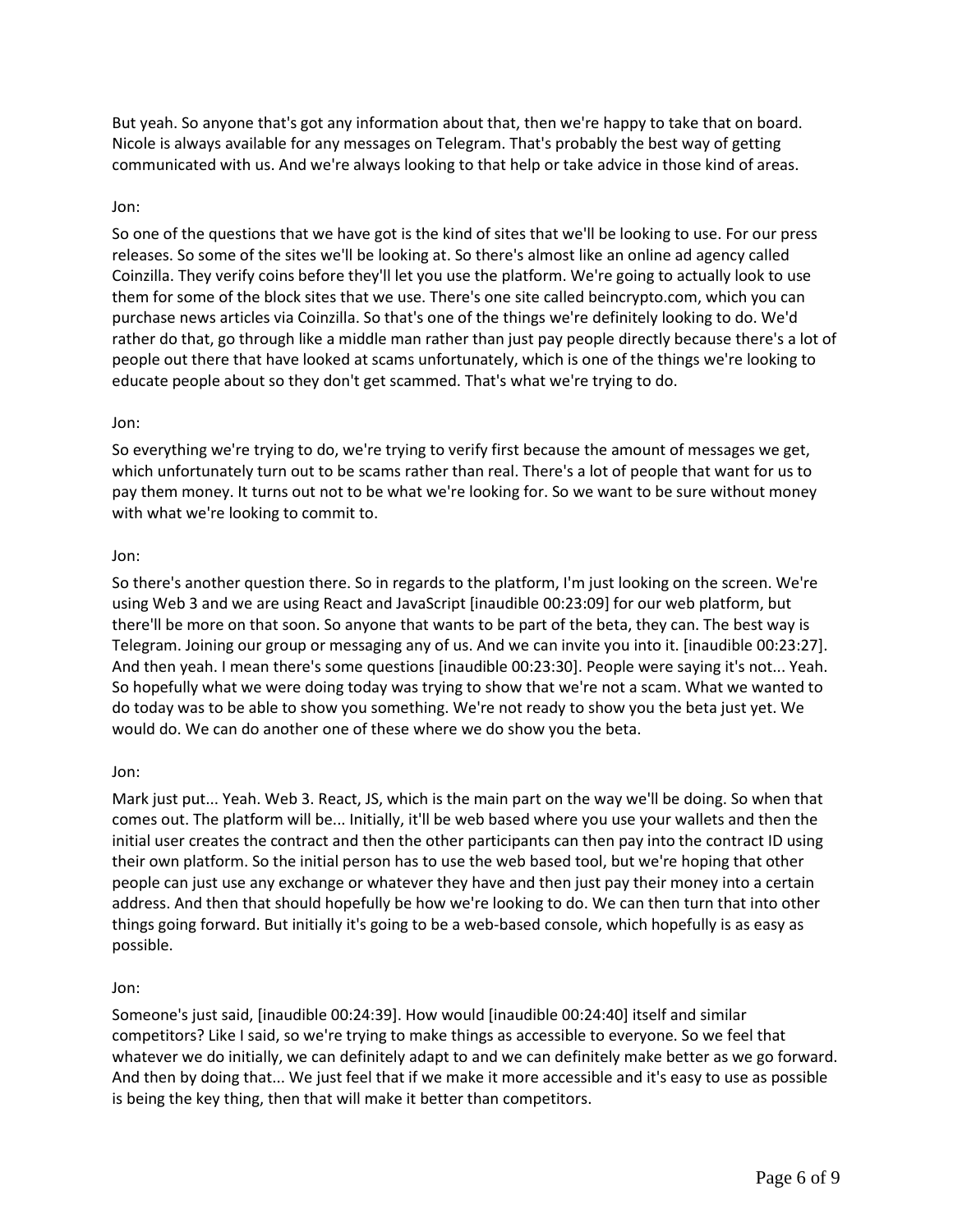## Jon:

One of the things that we haven't been too open about our platform is because it'd be not necessarily easy to [inaudible 00:25:14]. You don't want someone to then come on and then try and create a copy. And then that would be a bit disappointing. So if someone tried to create what we'd already spent our effort in creating, so we just try and keep that initially not secret but hidden. But when we release the beta, you'll see that it's a real product.

## Jon:

One of the other things I said... Yeah, Mark just said, [inaudible 00:25:38] to play for the platform, if you wish. We don't hold any of the money. As someone else has said. The money's not held by us. With the crypto, we don't hold it. It's all held in your wallets. And then the contract is only complete when everyone has paid into it. So that's the thing. That's one of our things. So we won't be like a... So there won't be any risk with us keeping it. We're just helping the smart contract be created. So we won't be a holder of your crypto. So we're just trying be safe and secure as possible.

### Jon:

Yeah. The money's held in the contract. I'll just repeat that. It's not held by us. So it's free. So we're not able to exploit it. Like you might see me [inaudible 00:26:26] when they don't lock their liquidity pool, which you can see on unfortunately named PooCoin app, I believe where you can see that if liquidity is unlocked, then people can pull it away. So any money going into any of these smart contractors, we can't then pull out. We're just here to help create the smart contract. And then that's why we're taking the small transaction fee. As I said, it'll be really small. So yeah.

### Alexa:

[inaudible 00:26:58] if there's any other questions, feel free to reach out in Telegram. Are there more?

Jon:

Yeah.

### Alexa:

Oh, okay.

### Jon:

So just in regards to exchanges. I've mentioned that we can go on exchanges. So right now, as we haven't done loads of marketing, we haven't got loads of holders. So it'll be silly almost to be on an exchange too early without necessarily having enough holders already. So what we do is once we get to a certain threshold of holders, maybe that'd be 5,000 holders or 8,000 or 10,000, we've been doing some rough sums in the background. Then we can go into some of the low to middle exchanges that you might have already heard of. So we're doing research into which ones there would be, but then we'll happily pay the exchange fee and then we can go on those exchanges. They won't be like the big ones, like Binance and KuCoin or Crypto.com, but they will be like middle to low it. But we've definitely got a couple of ones that we've already earmarked that we can go on. It's just that to go on them now without that many holders, we don't want to go onto an exchange and then they don't have the trading numbers. So it just wouldn't make any sense.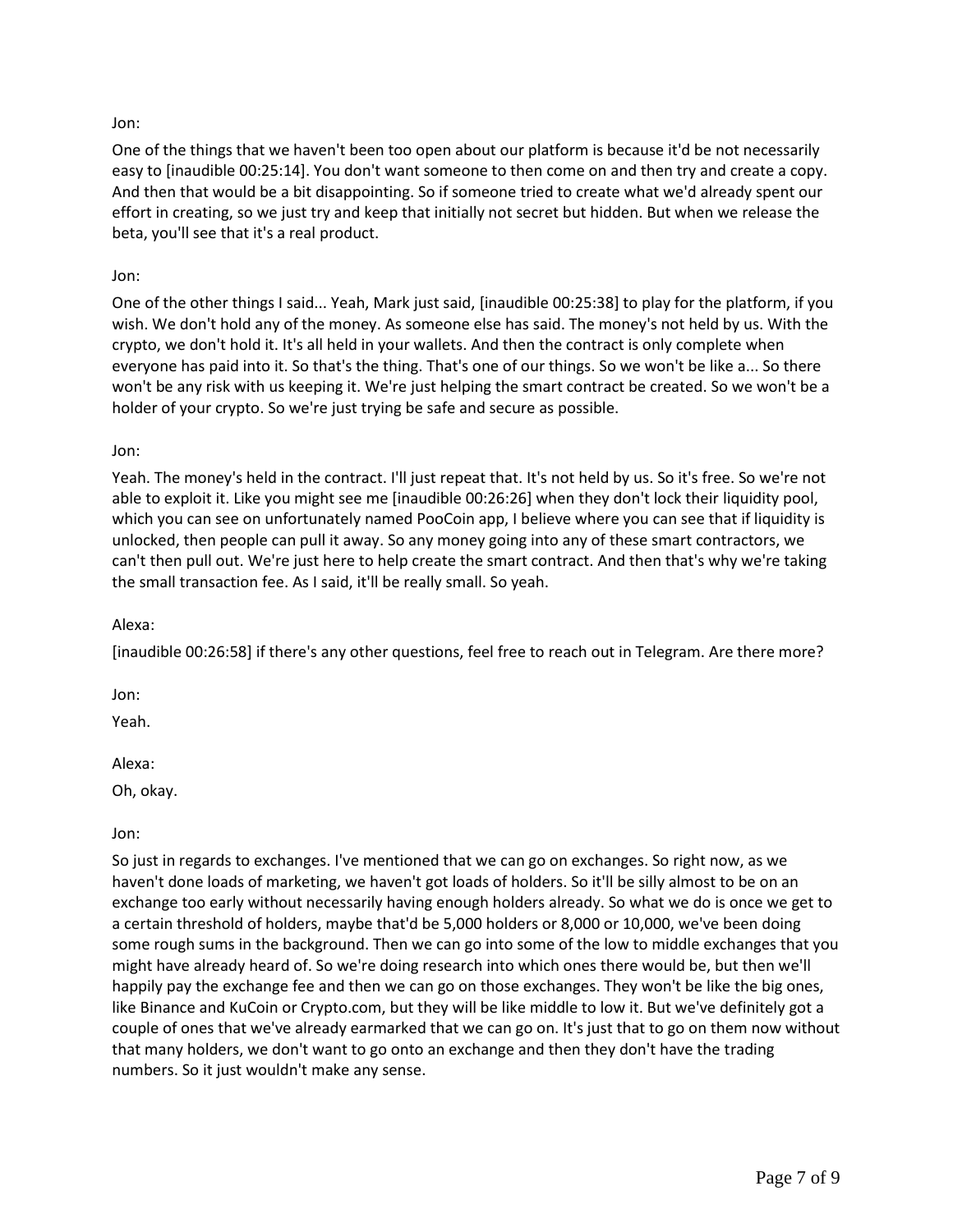### Jon:

Someone just said, what about our background? As I said, we've got different people. We've got people without crypto backgrounds. I'm assuming the background rather than the white wall. So we've got people without crypto backgrounds and Mark has been in the tech industry for over 10 years. I've been in the tech industry for over 10 years. Mark and myself have been in crypto for the last few years. So we've done different projects. We haven't created our own token though. So this is our first token creation. So we've seen a lot around. We've done a lot of research over what other people have done. And then we just feel that we can do that. We'll maybe learn from other people's mistakes by being as open as possible just to show that we're not necessarily the same as some of the cryptos that you might have seen out there that aren't necessarily as open as [inaudible 00:28:59] that we are trying to be.

### Mal:

I think by having people without a crypto background, it's a benefit. You get ideas and thoughts from people who maybe other companies aren't. But a wide variety of backgrounds, which I think is really to our benefit.

### Jon:

Yeah. One other thing. We are recording this session, so we'll be recorded audio and video and we'll transcribe it. We will obviously push this out to more people. So whatever happens now that we can still get other people to come and see it that we're able to attend. We've obviously chosen a time, which we hope was convenient for as many people as possible. It was difficult to tell, but we hope enough people will be able to see it at this point. But hopefully, if they haven't seen it now, they're about to see it going forward just to show as we can try and see that we're trying to be as real as possible.

### Jon:

I'm not sure if there's any more questions, but if there are any more questions, then if they're on Telegram group, which is on our website, Somniumcrypto.com, then if you join that, you can see any of the hosts, any of us five. Nicole, Alexa, Mal and Mark, anyone that you want to message there, you just reach out. We'll come back and get any answers to the questions that you have.

### Jon:

Yeah, we look forward to showing you the next stage, which will be the beta of our platform. And then when you see that, hopefully you can get a bit more excited about what we are looking to achieve, and then you can see it in action. And then if you want to join the closed beta, you can. If not, you can wait for an open beta and you can try it then. Is there more question? Well, Mark is just saying if anyone has more technical questions. So we've left this as open, as like I said, we're trying to be accessible to everyone as possible. Then if anyone's got more specifically technical questions, then we're more than happy to answer those as well if they're not open for the audience. Thank you everyone. I know it was a quick one. It was actually just 30 minutes, but it's just our first one. So we can do many more of these if they're demanded or wanted. That's not a problem with us.

### Jon:

We wanted to show you that we're real. We wanted to show you that we're actually trying to achieve something which we know in the crypto space isn't necessary true of many projects, but we want to show that we're a real project and hopefully going forward, you can see the level of trust that we are